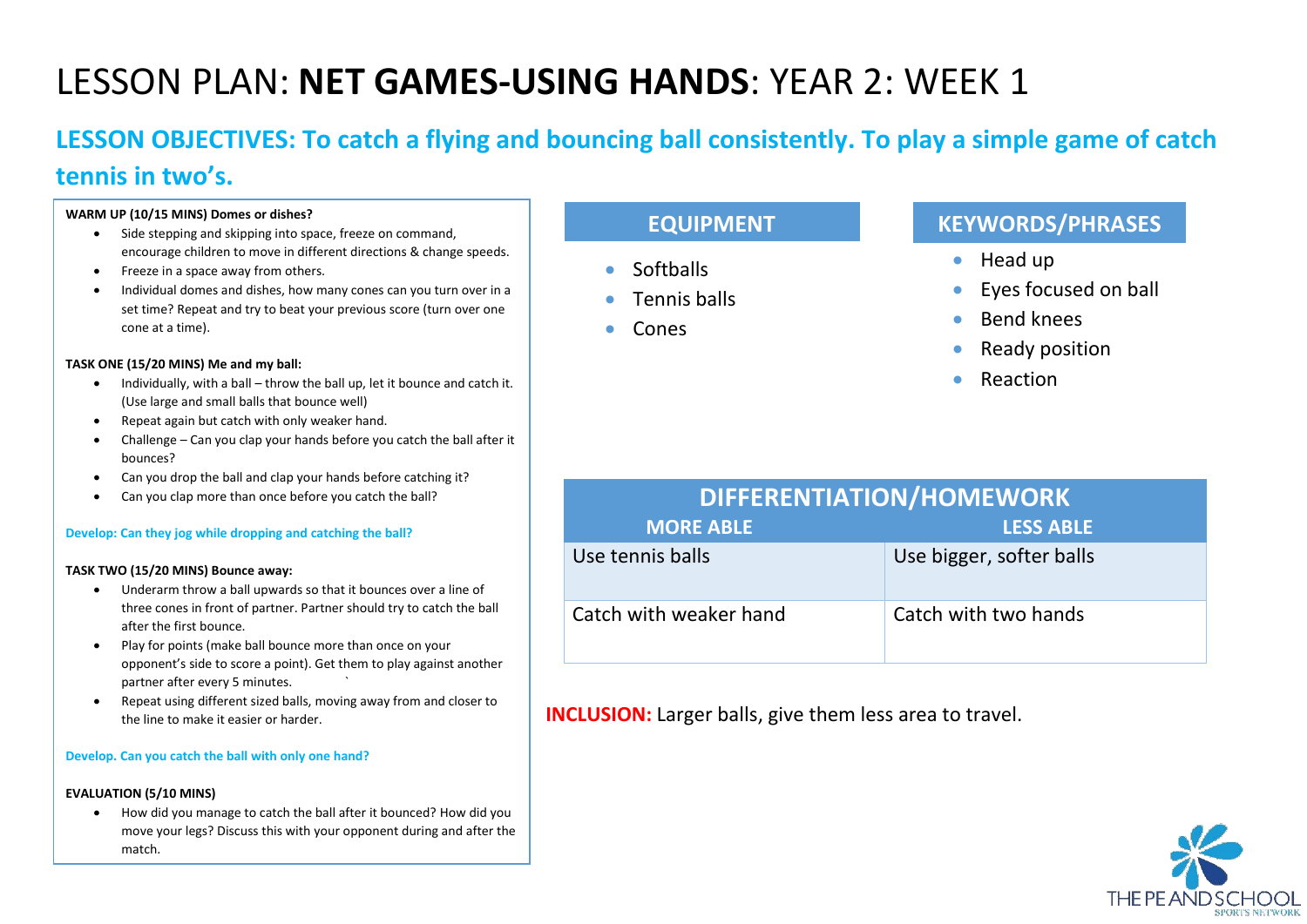# LESSON PLAN: **NET GAMES-USING HANDS**: YEAR 2: WEEK 2

# **LESSON OBJECTIVES: To move while catching a tennis ball. To learn and play a simple game of catch tennis in two's.**

#### **WARM UP (10/15 MINS) Fruit collecting:**

- Side stepping and skipping into space, freeze on command, encourage children to move in different directions & change speeds.
- Freeze in different spaces away from others.
- Cones spread around area, some with tennis balls placed on them. How many balls can you collect and place on another cone? (One ball at a time).

#### **TASK ONE (15/20 MINS) Me and my ball:**

- Individually, with a ball throw the ball up, let it bounce and catch it. Use large and small balls that bounce well.
- Repeat again but catch with only weaker hand.
- Challenge Can you clap your hands before you catch the ball after it bounces? Can you clap more than once before catching the ball?
- Can you do any of the above while moving?
- Can you pat the ball on the floor repeatedly while standing still?

#### **Develop: Can you pat the ball down on the floor repeatedly while moving?**

#### **TASK TWO (15/20 MINS) Bounce away:**

- Underarm throw a ball upwards so that it bounces over the line, in front of partner. Partner should try to catch the ball off the first bounce.
- Play for points (make ball bounce more than once on your opponent's side to score a point). Get them to play against another partner after every 5 minutes.
- Repeat using different sized balls, moving away from and closer to the line to make it easier or harder.

#### **Develop. Can you catch the ball with only one hand?**

#### **EVALUATION (5/10 MINS)**

• How did you manage to win points against your partner?

## **EQUIPMENT**

- Softballs
- Tennis balls
- Cones

with weaker hand

### **KEYWORDS/PHRASES**

- Head up
- Eyes focused on ball
- Ready position
- **Reaction**
- Movement

| DIFFERENTIATION/HOMEWORK         |                                          |  |
|----------------------------------|------------------------------------------|--|
| <b>MORE ABLE</b>                 | <b>LESS ABLE</b>                         |  |
| Use tennis balls                 | Use bigger, softer balls                 |  |
| Let the ball bounce while moving | Catch bouncing ball after two<br>bounces |  |
| Catch ball with one hand, Catch  |                                          |  |

**INCLUSION:** Larger balls, give them less area to travel.

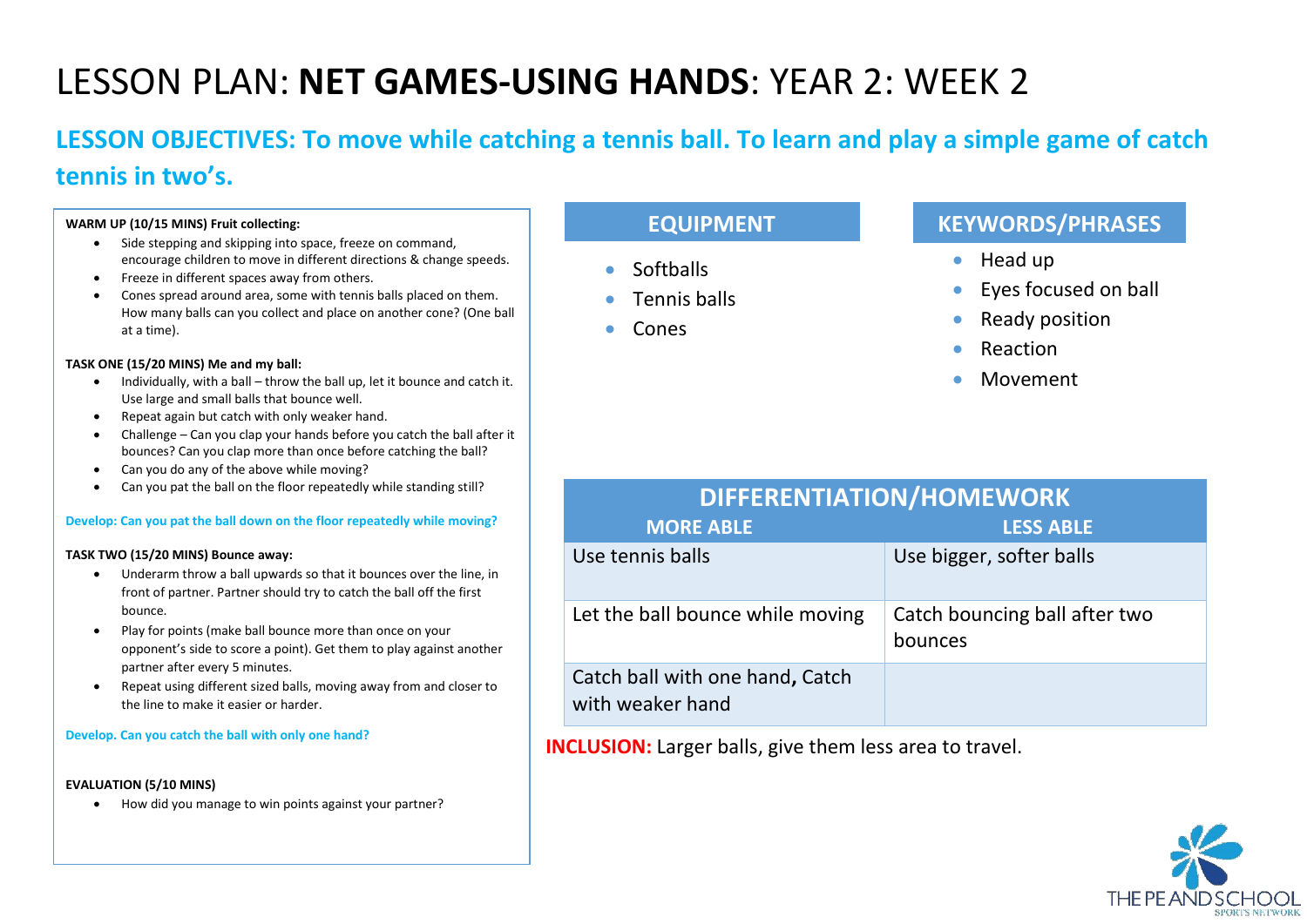# LESSON PLAN: **NET GAMES-USING HANDS**: YEAR 2: WEEK 3

# **LESSON OBJECTIVES: To move while collecting items. To learn the game of catch tennis in 4s (2 v 2).**

#### **WARM UP (10/15 MINS) Fruit swapping:**

- Each pupil has a tennis ball and attempts to pat it on the floor while walking or standing still.
- On the call of 'change' pupils swap balls with someone else.
- As above but place the ball on the floor when you reach someone, so they have to bend their knees to pick it up.
- Can they do the above while skipping?

#### **TASK ONE (15/20 MINS) Catch from the apple tree:**

- One pupil drops a ball from shoulder level in front of them that their partner must catch it after one or two bounces from three steps away (they can only move once their partner releases the ball). Swap roles after 2 minutes before trying again and attempting to catch the ball after only one bounce if possible.
- Can you catch the ball with only one hand?
- Can you clap your hands before you catch the ball?

#### **Develop: Can they catch the ball with their weaker hand?**

#### **TASK TWO (15/20 MINS) 2v2 throw tennis:**

- Working with a partner against two other pupils with six cones to mark the net.
- Pupils must throw the ball underarm over the net for someone on the other side to catch after it bounces.
- Play for points (make ball bounce more than once on your opponents' side to score a point).
- Get them to play against another pair after every 5 minutes. `

#### **Develop. Can they catch the ball with only one hand?**

#### **EVALUATION (5/10 MINS)**

• How did you manage to win points against the other pair? How do you respond to a ball thrown in your direction? Discuss during and after the games.

## **EQUIPMENT**

- **Softballs**
- Tennis balls
- Cones

### **KEYWORDS/PHRASES**

- Head up
- Eyes focused on ball
- Ready position
- **Reaction**
- Movement
- Teamwork

# **DIFFERENTIATION/HOMEWORK**

| <b>MORE ABLE</b>                 | <b>LESS ABLE</b>                      |
|----------------------------------|---------------------------------------|
| Use tennis balls                 | Use bigger, softer balls              |
| Let the ball bounce while moving | Stand closer to the net during task 2 |

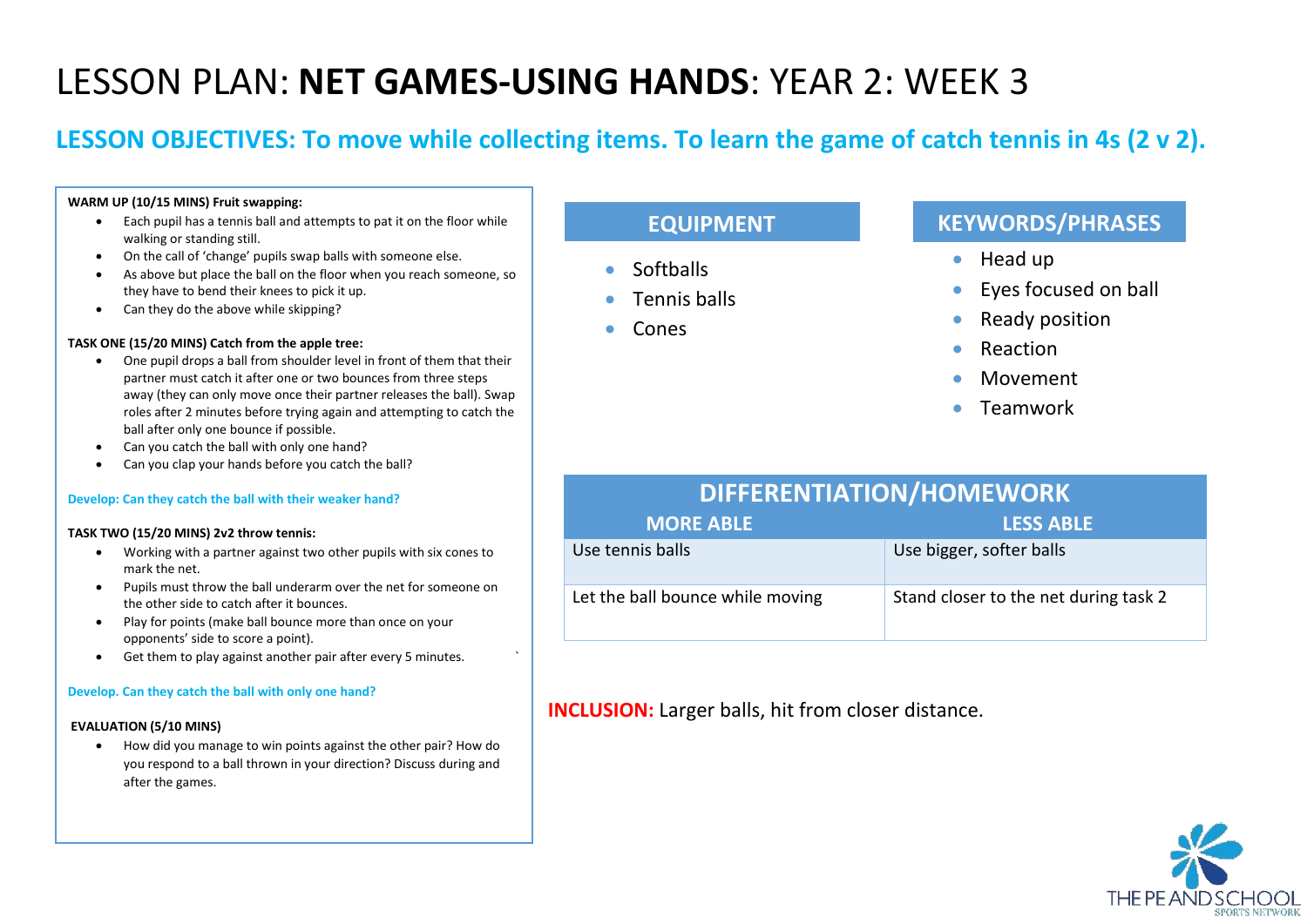# LESSON PLAN: **NET GAMES-USING RACKETS**: YEAR 2: WEEK 4

# **LESSON OBJECTIVES: To control a ball using a racket. To hit a bouncing ball to a partner.**

#### **WARM UP (10/15 MINS) Ready:**

- Each pupil skips around the space holding a racket. On the teacher's call of 'ready' they must stand in a ready position while holding their racket (knees bent, feet shoulder length apart and head straight).
- Pupils can then jog or sidestep and pivot around the area until they hear the call of 'ready'.

#### **TASK ONE (15/20 MINS) Bouncing egg:**

- Each pupil has a ball and a racket. Practise bouncing a ball up and down while walking/moving around the area.
- Hit ball upward with racket after each bounce.
- Can you do this repeatedly while walking?
- Can you do this at least three times in a row?
- How many times can you hit the ball after it bounces once in one minute? Repeat to see if they can beat their previous score.

#### **Develop: Can you hit the ball with both sides of your racket?**

#### **TASK TWO (15/20 MINS) Hit and catch:**

- Can they drop the ball then hit it with a racket after it bounces with to their partner who is opposite them standing three/four steps away? Partner receiving the ball attempts to catch it.
- Each player has five attempts before swapping roles, repeating this process for several minutes.
- Can they hit the ball onto the ground so that it bounces once before their partner catches it?

#### **Develop: Can they hit the ball back that is thrown by their partner?**

#### **EVALUATION (5/10 MINS)**

• How did you manage to hit the ball consistently towards your partner?

## **EQUIPMENT**

- Softballs
- Tennis balls
- Cones
- Tennis rackets

## **KEYWORDS/PHRASES**

- Head up
- Eyes focused on ball
- Ready position
- **Reaction**
- Forehand
- Connect with middle of racket

| <b>DIFFERENTIATION/HOMEWORK</b> |                              |  |
|---------------------------------|------------------------------|--|
| <b>MORE ABLE</b>                | <b>LESS ABLE</b>             |  |
| Use weaker hand                 | Use bigger, softer balls     |  |
| Hit a moving ball during task 2 | Stand closer to your partner |  |

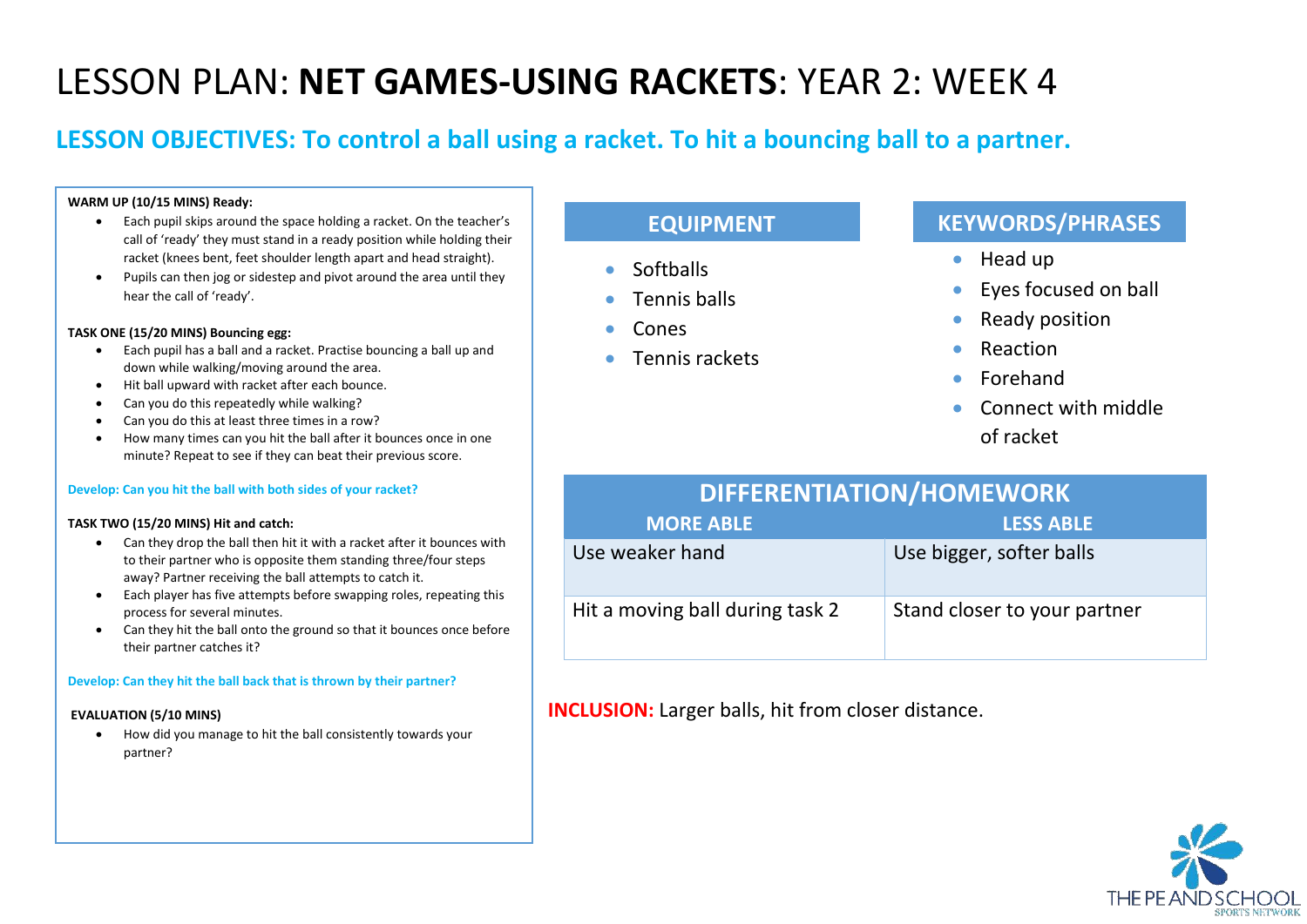# LESSON PLAN: **NET GAMES-USING RACKETS**: YEAR 2: WEEK 5

# **LESSON OBJECTIVES: To hit the ball into a target. To create a hitting rally with a partner using a racket.**

#### **WARM UP (10/15 MINS) Bouncing egg:**

- Each pupil has a ball and a racket. Practise bouncing a ball up and down while walking/moving around the area.
- Hit ball upward with racket after each bounce.
- Can you do this while walking?
- Can you use both sides of your racket?

#### **TASK ONE (15/20 MINS) Feed the hippo:**

- Can they drop the ball and then hit it with a racket after it bounces into a hoop that is two/three steps away? Their partner stands on the other side of the hoop also from two/three steps away and attempts to catch it the ball after it bounces.
- Each player has five attempts before swapping roles repeating this process for several minutes.

#### **Develop: Can they hit the ball into the hoop from further away?**

#### **TASK TWO (15/20 MINS) Rally over a line:**

- Working in pairs with a racket each, a ball and three/four cones to mark out a net.
- Count how many hits you can achieve with your partner while hitting the ball over the net to each other (ball must bounce before it is hit).
- Play for five minutes before they change partners and repeat the game.

#### **Develop: Can they play standing further away from the net?**

#### **EVALUATION (5/10 MINS)**

• Discuss how you managed to maintain a rally with your partner.

## **EQUIPMENT**

- Softballs
- Tennis balls
- Cones
- Tennis rackets
- Hula hoops

### **KEYWORDS/PHRASES**

- Head up
- Eyes focused on ball
- Ready position
- **Reaction**
- Contact in middle of racket

| DIFFERENTIATION/HOMEWORK                  |                                                        |  |
|-------------------------------------------|--------------------------------------------------------|--|
| <b>MORE ABLE</b>                          | <b>LESS ABLE</b>                                       |  |
| Use tennis balls                          | Use bigger, softer balls                               |  |
| Hit into smaller targets                  | Hit into bigger targets                                |  |
| Hit with alternate sides of the<br>racket | Have no limit on amount of<br>bounces between each hit |  |

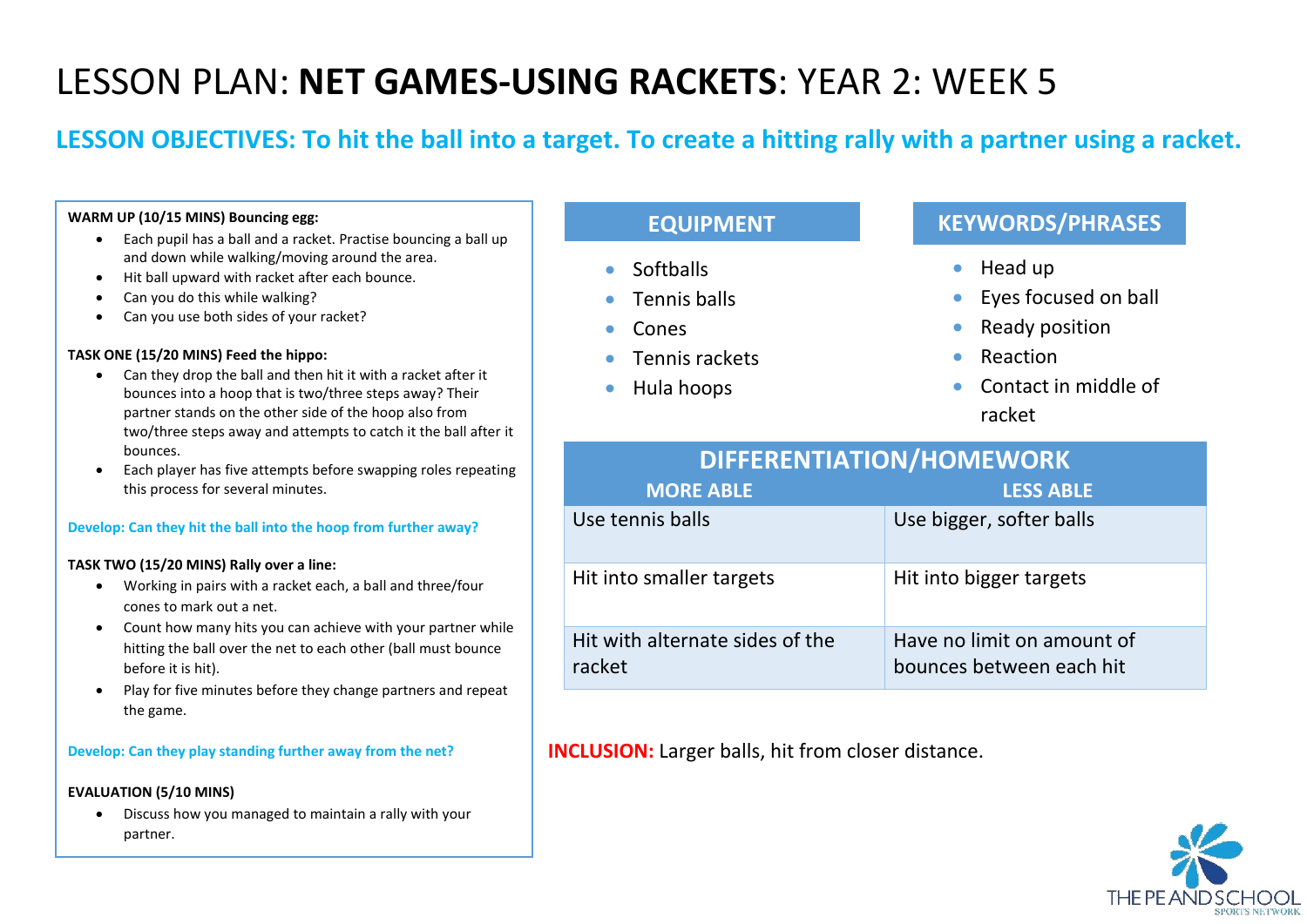# LESSON PLAN: **NET GAMES-USING RACKETS**: YEAR 2: WEEK 6

# **LESSON OBJECTIVES: To create a hitting rally with a partner. To set targets in order to improve your rallying skills.**

#### **WARM UP (10/15 MINS) Bouncing egg:**

- Starting individually with a ball and racket each pupil attempt to achieve as many hits in a row on their racket without the ball touching the floor.
- Working in pairs, pupil 1 does tap ups in a defined area and Pupil 2 counts. After 1-minute change roles and continue counting
- Compete against other pairs.

#### **TASK ONE (15/20 MINS) Yoyo tennis:**

- Working in pairs with a ball between two. Pupils stand two steps away from their partner.
- Can you hit the ball to each other repeatedly using your hands? Count the number of each rally.
- Can you do this using a racket?

#### **Develop: Can you and your partner alternately hit the ball into a hoop?**

#### **TASK TWO (15/20 MINS) Five in a row:**

- Working in pairs with a racket each, a ball and three/four cones to mark out a net.
- Count how many hits you can achieve with your partner while hitting the ball over the net to each other.
- Award a cone for a pair every time they complete five or more hits in a row. Play for five minutes to see how many cones each team have before playing again to see if they can beat their previous score.

**Develop: Change partners and repeat the game.**

#### **EVALUATION (5/10 MINS)**

• Discuss what steps are needed in order to maintain a rally with your partner.

## **EQUIPMENT**

- Softballs
- Tennis balls
- Cones
- Tennis rackets
- Hula hoops

## **KEYWORDS/PHRASES**

- Head up
- Eyes focused on ball
- Ready position
- **Reaction**
- Rally
- Contact in middle of racket

# **DIFFERENTIATION/HOMEWORK**

| <b>MORE ABLE</b>                   | <b>LESS ABLE</b>         |
|------------------------------------|--------------------------|
| Use a hoop as a target during task | Use bigger, softer balls |
| Stand further away from the net    | Stand closer to the net  |
| Set higher rally targets           | Set lower rally targets  |